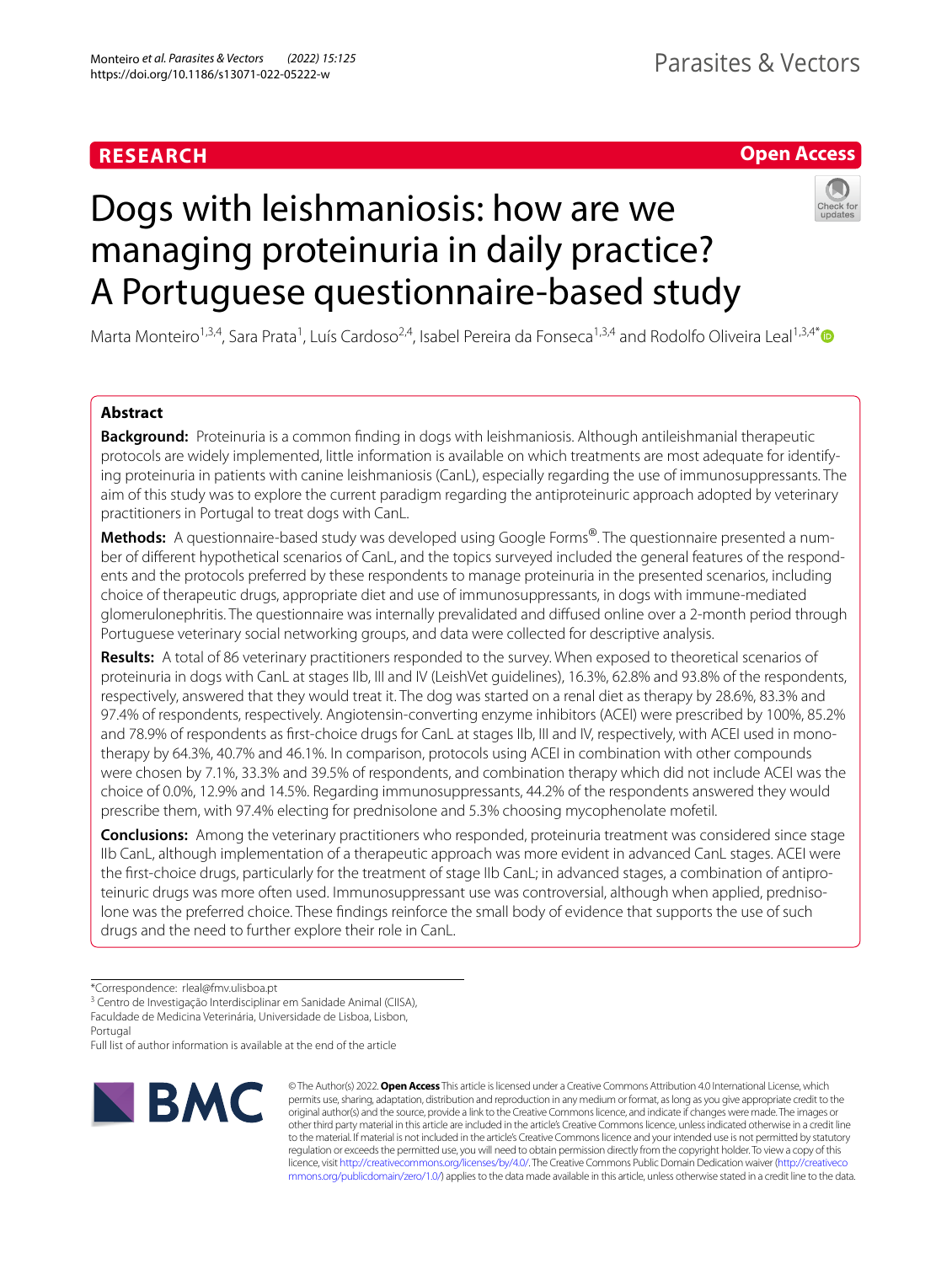**Keywords:** Antiproteinuric treatment, Canine leishmaniosis, Dog, Immunosuppressants, Questionnaire-based study

# **Background**

Canine leishmaniosis (CanL) is an endemic disease in many countries across the world  $[1-3]$  $[1-3]$ . Renal compromise is one of the most common and important complications in dogs with leishmaniosis  $[4-6]$  $[4-6]$  and is often detected through the presence of azotemia, proteinuria and decreased urinary specifc gravity (USG) [\[7](#page-6-4), [8](#page-6-5)]; systolic blood pressure (SBP) may also rise as a consequence of renal disease [[9\]](#page-6-6).

The diagnosis of CanL is complex and should rely on information/history of a potential previous exposure to the parasite, clinical signs and laboratory fndings, followed by confrmation of parasitic infection using parasitological, molecular and immunological techniques  $[3, 7, 10]$  $[3, 7, 10]$  $[3, 7, 10]$  $[3, 7, 10]$  $[3, 7, 10]$  $[3, 7, 10]$  $[3, 7, 10]$ . The LeishVet group developed a staging system which categorizes CanL in four stages, taking into account the clinical signs, clinicopathological fndings and serological titres [[8](#page-6-5), [10\]](#page-6-7): mild (stage I), moderate (stage II), severe (stage III) and very severe (stage IV) disease. Stage II is divided in substages A (creatinine < 1.4 mg/dl and urinary protein-to-creatinine ratio  $[UPC] < 0.5$ ) and B (creatinine < 1.4 mg/dl, but  $UPC = 0.5-1$ .

The most recommended antileishmanial protocols are the combination of allopurinol with meglumine antimoniate or miltefosine  $[10-13]$  $[10-13]$ , and a recent study showed that most Portuguese veterinarians follow the recommended guidelines for antileishmanial treatment [[14](#page-6-9)]. Nevertheless, little is known about the therapeutic approaches preferred by Portuguese veterinarians to manage concomitant renal disease, which is highly prevalent and the main cause of death/euthanasia in these canine patients, particularly in those dogs in latter stages of CanL.

Kidney disease in CanL should be classifed and treated following the International Renal Interest Society (IRIS) recommendations [[15](#page-6-10), [16\]](#page-6-11). Roura et al. [\[9\]](#page-6-6) recently recommended starting treatment with antileishmanial drugs only at UPC < 3.0 and to re-evaluate 4 weeks later. If proteinuria remains>0.5 despite antileishmanial treatment, a renal diet should be started and eventually combined with an angiotensin-converting enzyme inhibitor (ACEI). Depending on the subsequent re-evaluations of proteinuria, the dose of ACEI may be increased and angiotensin receptor blockers (ARB) and polyunsaturated fatty acids can be added to the therapeutic regimen. Aldosterone receptor blockers are recommended in dogs with increased serum aldosterone concentrations which have not responded to or not tolerated ACEI and/or ARB [\[16\]](#page-6-11). Calcium channel blockers are also recommended as part of an antihyperten-sive treatment [[16](#page-6-11), [17](#page-6-12)].

The choice of standard antiproteinuric treatment in dogs remains a topic of discussion, but the use of immunosuppressants in dogs with immune-mediated glomerular disease is controversial  $[18]$  $[18]$  $[18]$ . However, the latter therapy is being increasingly accepted, taking into account that the patient is more likely to die from the consequences of glomerular disease than from the actual impact of the underlying infectious cause [[17](#page-6-12)]. Mycophenolate mofetil is the recommended frst-line drug to treat peracute or rapidly progressive renal disease, either alone or in combination with prednisolone [[18](#page-6-13)], while mycophenolate mofetil, chlorambucil, azathioprine and cyclosporine are also considered for the treatment of stable or slowly progressive conditions [[18](#page-6-13)]. Based on clinical experience, Roura et al. [\[9](#page-6-6)] suggested the use of an anti-infammatory dosage of prednisone/prednisolone (0.7 mg/kg orally, once a day, over 3–10 days), justifying its use by the potential of these corticosteroids to reduce immune-mediated renal infammation rather than decreasing the formation and circulation of immune complexes [[9\]](#page-6-6).

The aim of the present study was to assess how veterinary practitioners in Portugal currently treat proteinuria in dogs with CanL. We report the responses of participants in a survey, detailing drug prescription, dietary treatment and current trends on the use of immunosuppressants when there is suspected glomerular involvement.

# **Methods**

An online survey was developed and uploaded onto an electronic platform (Google Forms<sup>®</sup>). The survey included 46 multiple-choice and 18 open-ended questions on the diagnosis and medical management of CanL. Due to the number of questions and concurrent information extension, part of these results on diagnosis and medical management have already been published [\[14](#page-6-9)]. For the purpose of the present study, only those questions focusing on proteinuria and glomerular disease were considered. After validation by an epidemiologist, the survey was uploaded onto a mailing list of general veterinary practitioners for a 4-week period to determine how easy the questions were to answer and to identify practical mistakes. Thereafter, it was distributed on social media groups of veterinary practitioners working in Portugal for another 4 weeks. The questions analyzed in the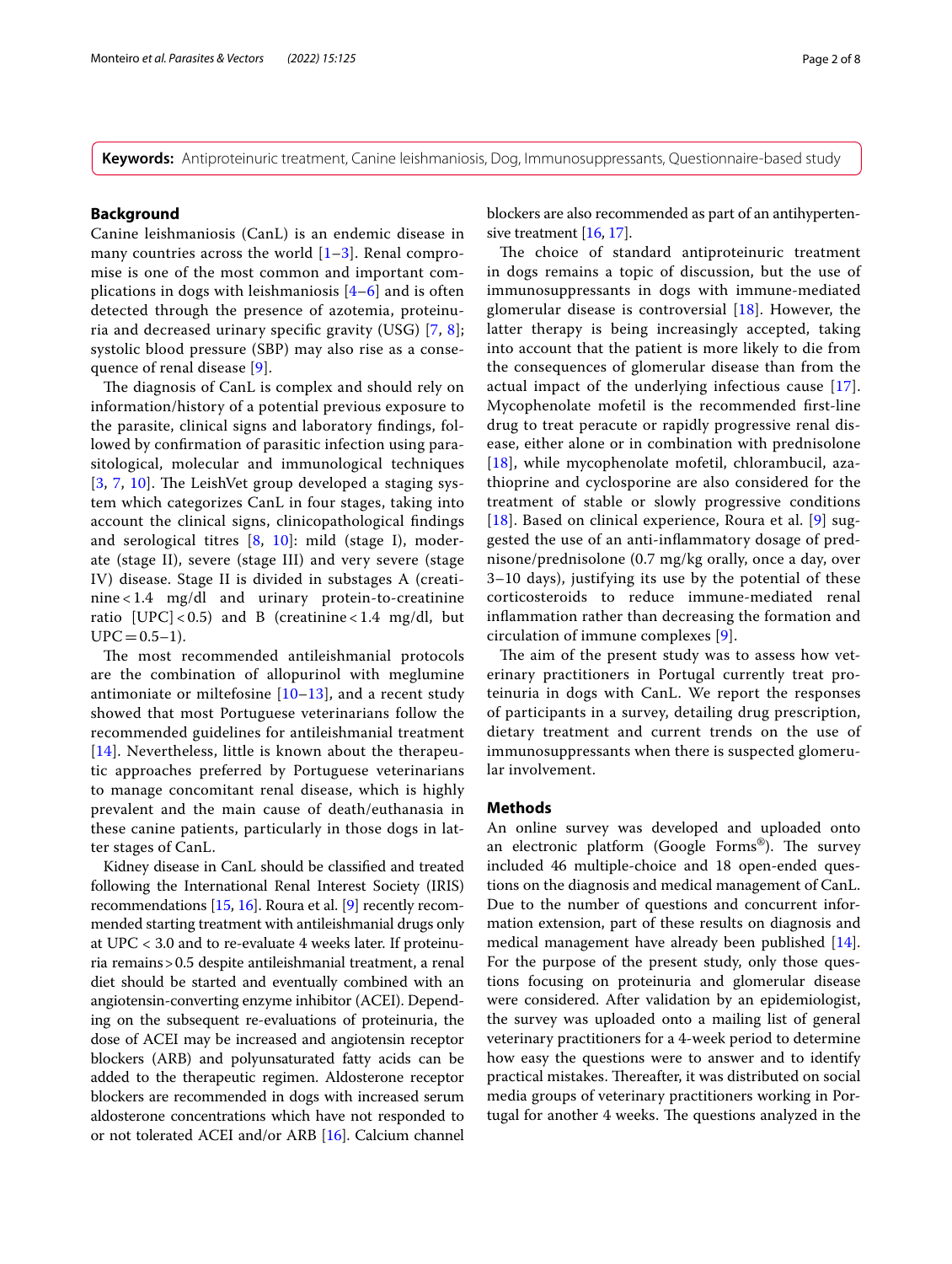present study are shown in detail in Additional fle [1](#page-6-14): Table S1.

Veterinarians who answered the survey were exposed in a virtual setting to three specifc but theoretical scenarios of dogs living in areas endemic for CanL without any preventive measures (repellents/insecticides, vaccination or domperidone) that had various clinical and laboratory fndings suggestive of CanL. All the cases had proteinuria. Specifcally, the UPC in the three scenarios was 0.5, 1.2 and 3.5, respectively, allowing the respective cases, given the whole context, to be classifed as Leish-Vet IIb, III and IV stages. Table [1](#page-2-0) provides the details on each clinical scenario.

For each clinical case, veterinary practitioners were asked if they would treat the proteinuria and whether they would consider switching to a renal diet. In addition, they were asked to list in detail which compounds they used to manage proteinuria in daily practice. They were also asked if they combined drugs to treat proteinuria and, when the answer was afrmative, which combinations they used. To evaluate these items, we used a multiple-choice question that included options as: "ACEI," "ARB," "CCB," "aldosterone receptor blockers," "antithrombotic therapy" and "other(s)". Only one option could be selected at frst; but in a second question it was possible to choose one or more items. After the presentation of clinical scenarios, veterinarians were asked (yes or no) whether they commonly use immunosuppressants in dogs with suspected glomerular disease secondary to CanL.

All data were collected using Google Forms® and downloaded in a database (Microsoft Excel 2016®; Microsoft Corp., Redmond, WA, USA) for descriptive statistical analysis.

In the present article, the terms "respondent," "clinician," "practitioner" and "veterinarian" are used interchangeably (i.e. as synonyms).

### **Results**

A total of 86 veterinary practitioners responded to the survey and included in the analysis. Since no major problem areas were detected during the internal validation process, the questionnaire was the same during all 8 weeks of the survey, and answers collected during the frst phase were included in the global descriptive statistical analysis.

#### **Antiproteinuric treatment**

Facing a theoretical scenario of a dog with leishmaniosis at stages IIb, III and IV, 16.3% (14/86), 62.8% (54/86) and 93.8% (71/81) of the respondents, respectively, assumed they would consider antiproteinuric treatment. For the stage IV scenario, 5.8% (5/86) of the veterinary practitioners elected for euthanasia and, consequently, were not included in the analysis, with the result that this sample size for this scenario was 81 (Table [2\)](#page-3-0).

Among those respondents who assumed that they would manage proteinuria, 28.6% (10/14), 83.3% (45/54) and 97.4% (74/76) recommended switching to a renal diet with leishmaniosis stages IIb, III and IV, respectively (Table [2\)](#page-3-0).

| Description                          | LeishVet classification                       |                                                                                                    |                                                                                                                       |  |
|--------------------------------------|-----------------------------------------------|----------------------------------------------------------------------------------------------------|-----------------------------------------------------------------------------------------------------------------------|--|
|                                      | Stage IIb                                     | Stage III                                                                                          | Stage IV                                                                                                              |  |
| Signalment                           | Male, 6 years old                             | Male, 7 years old                                                                                  | Male, 12 years old                                                                                                    |  |
| latrotropic stimulus                 | Epistaxis                                     | Lethargy, anorexia, weight loss, PU/PD,<br>auricular lesions                                       | Lethargy, anorexia, weight loss, skin<br>wounds, PU/PD                                                                |  |
| Physical examination                 | Epistaxis                                     | Pale mucosae, generalised lymphad-<br>enomegaly, mucocutaneous ulcerative<br>lesions, ears' crusts | Pale mucosae, facial and plantar exfo-<br>liative dermatitis, onychogryphosis,<br>nasal hyperkeratosis and ulceration |  |
| CBC, biochemical profile, urinalysis | Mild non-regenerative anaemia                 | Moderate non-regenerative anemia,<br>hyperproteinemia, hypoalbuminemia                             | Moderate non-regenerative anemia,<br>hyperproteinemia, hypoalbuminemia                                                |  |
| Serum protein electrophoresis        | Hyperglobulinaemia without<br>hypoalbuminemia | Hyperglobulinemia with polyclonal<br>gammopathy                                                    | Hyperglobulinemia with polyclonal<br>gammopathy                                                                       |  |
| Creatinine (mg/dl)                   | < 1.4                                         | 1.9                                                                                                | 3.5                                                                                                                   |  |
| Urinalysis                           | $UPC = 0.5$ ; inactive sediment               | $USG = 1018$ ; UPC = 1.2; inactive sedi-<br>ment                                                   | $UPC = 6.2$ ; inactive<br>sediment                                                                                    |  |
| Serological titre                    | 1:640                                         | 1:320                                                                                              | 1:640                                                                                                                 |  |
| Other exams                          |                                               | Blepharitis, uveitis; US: splenomegaly;<br>SBP: normal                                             | Corneal opacification                                                                                                 |  |

<span id="page-2-0"></span>**Table 1** Summary of the descriptions given in the questionnaire on each clinical case

*CBC* complete blood count, *PU/PD* polyuria/polydipsia, *SBP* systolic blood pressure, *UPC* urinary protein-to-creatinine ratio,*US* ultrasound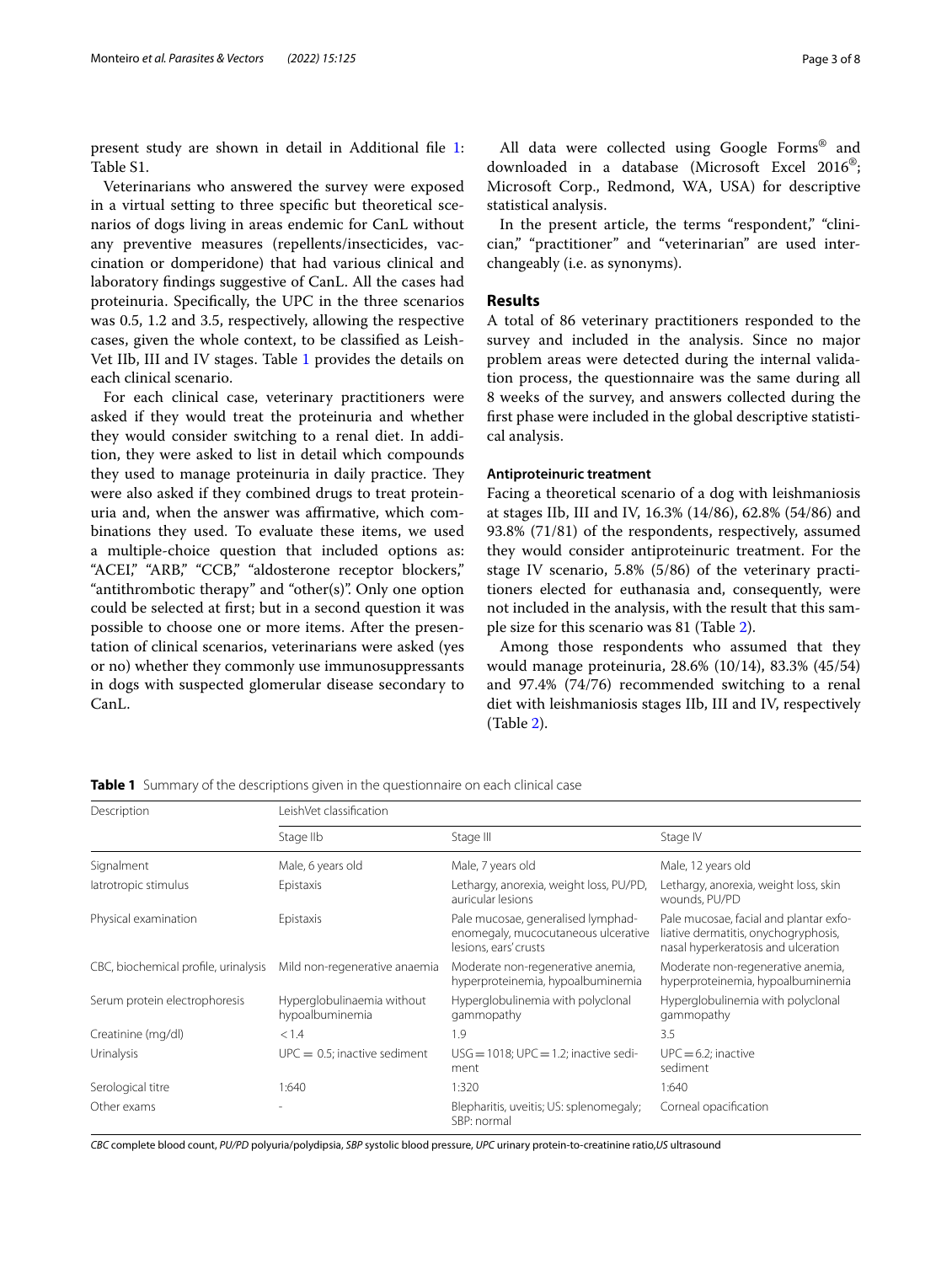<span id="page-3-0"></span>**Table 2** Willingness to treat proteinuria and to apply a renal diet in CanL stages IIb, III and IV

| Questions                          | LeishVet classification |            |            |  |
|------------------------------------|-------------------------|------------|------------|--|
|                                    | Stage IIb               | Stage III  | Stage IV   |  |
| "Would you treat proteinuria?"     | $n = 86$                | $n = 86$   | $n = 81$   |  |
| <b>No</b>                          | 72 (83.7%)              | 32 (37.2%) | 5(6.2%)    |  |
| Yes                                | 14 (16.3%)              | 54 (62.8%) | 76 (93.8%) |  |
| "Would you consider a renal diet?" | $n = 14$                | $n = 54$   | $n = 76$   |  |
| No                                 | 10 (71.4%)              | 9(16.7%)   | 2(2.6%)    |  |
| Yes                                | 4 (28.6%)               | 45 (83.3%) | 74 (97.4%) |  |

In addition to diet, clinicians detailed the preferred frst-line antiproteinuric drug and the potential combination therapies performed in daily practice. The results are shown in Table [3.](#page-3-1)

In the theoretical scenario of the dog with leishmaniosis stage IIb, 100% (14/14) of the clinicians chose ACEI as their treatment of choice to treat proteinuria. Among these, 64.3% (9/14) opted to use it as a single-therapy,

Among the 54 respondents who would proceed with the medical management of proteinuria in the leishmaniosis stage III scenario, 85.2% (46/54) prioritized ACEI as a frst-choice drug, followed by ARB (9.3%; 5/54), CCB (3.7%; 2/54) and antithrombotic therapy (1.9%; 1/54). Regarding potential therapeutic combinations, 40.7% (22/54) kept ACEI as monotherapy, and 13.0% (7/54), although electing for ACEI, did not provide any information on whether they would combine it with other drugs. A total of 33.3% (18/54) reported combining ACEI with other compounds, such as ARB, CCB, antithrombotic drugs, among others (Table [3](#page-3-1)). Associations which did not include ACEI were chosen by a total of 12.9% (7/54) of respondents.

Considering the theoretical scenario of the dog with leishmaniosis stage IV, only 81 answers were analysed, as fve respondents were excluded from the analysis due to their preference for euthanasia. Among the 76 clinicians who reported treating proteinuria, 78.9% (60/76) elected

<span id="page-3-1"></span>**Table 3** First-choice drugs and combined protocols chosen by respondents for the treatment of proteinuria in the clinical scenarios of CanL stages IIb, III and III

| First-choice drugs and combined protocols     | LeishVet classification |                    |                       |  |
|-----------------------------------------------|-------------------------|--------------------|-----------------------|--|
|                                               | Stage IIb $(n=14)$      | Stage III $(n=54)$ | Stage IV ( $n = 76$ ) |  |
| a. First-choice drugs <sup>a</sup>            |                         |                    |                       |  |
| <b>ACEI</b>                                   | 14 (100%)               | 46 (85.2%)         | 60 (78.9%)            |  |
| ARB                                           | 0%                      | $5(9.3\%)$         | 10 (13.2%)            |  |
| CCB                                           | 0%                      | 2(3.7%)            | 4(5.3%)               |  |
| Antithrombotic therapy                        | 0%                      | $1(1.9\%)$         | 2(2.6%)               |  |
| b. Single-drug and combined protocolsb        |                         |                    |                       |  |
| <b>ACEI</b>                                   | 9(64.3%)                | 22 (40.7%)         | 35 (46.1%)            |  |
| $ACEI + NA$                                   | 4(28.7%)                | 7 (13.0%)          | 0%                    |  |
| ACEI + aldosterone receptor blockers          | 0%                      | $1(1.9\%)$         | $1(1.3\%)$            |  |
| ACEI + antithrombotic therapy                 | 0%                      | $6(11.1\%)$        | 11 (14.5%)            |  |
| $ACEI + ARB$                                  | $1(7.1\%)$              | $4(7.4\%)$         | 9(11.8%)              |  |
| $ACEI + CCB$                                  | 0%                      | 2(3.7%)            | $3(3.9\%)$            |  |
| $ACEl + ARB + antithrombotic therapy$         | 0%                      | 0%                 | $3(3.9\%)$            |  |
| $ACEI + CCB + aldosterone receptor blocksers$ | 0%                      | 0%                 | 1(1.3%)               |  |
| $ACEl + other$                                | 0%                      | $5(9.3\%)$         | 2(2.6%)               |  |
| SUM (ACEI with other compounds)               | $1(7.1\%)$              | 18 (33.3%)         | 30 (39.5%)            |  |
| ARB                                           | 0%                      | 4(7.4%             | $6(7.9\%)$            |  |
| ARB + antithrombotic therapy                  | 0%                      | $1(1.9\%)$         | $1(1.3\%)$            |  |
| CCB                                           | 0%                      | 0%                 | 4(5.3%)               |  |
| $CCB + NA$                                    | 0%                      | 2(3.7%)            | 0%                    |  |
| SUM (protocols without ACEI)                  | 0%                      | 7(12.9%)           | 11(14.5%)             |  |

*ACEI* angiotensin converting enzyme inhibitors angiotensin converting enzyme inhibitors, *ARB* angiotensin receptor blockers, *CCB* Calcium channel blockers, *NA* no answer/not detailed

<sup>a</sup> Only one option available

<sup>b</sup> One or more options available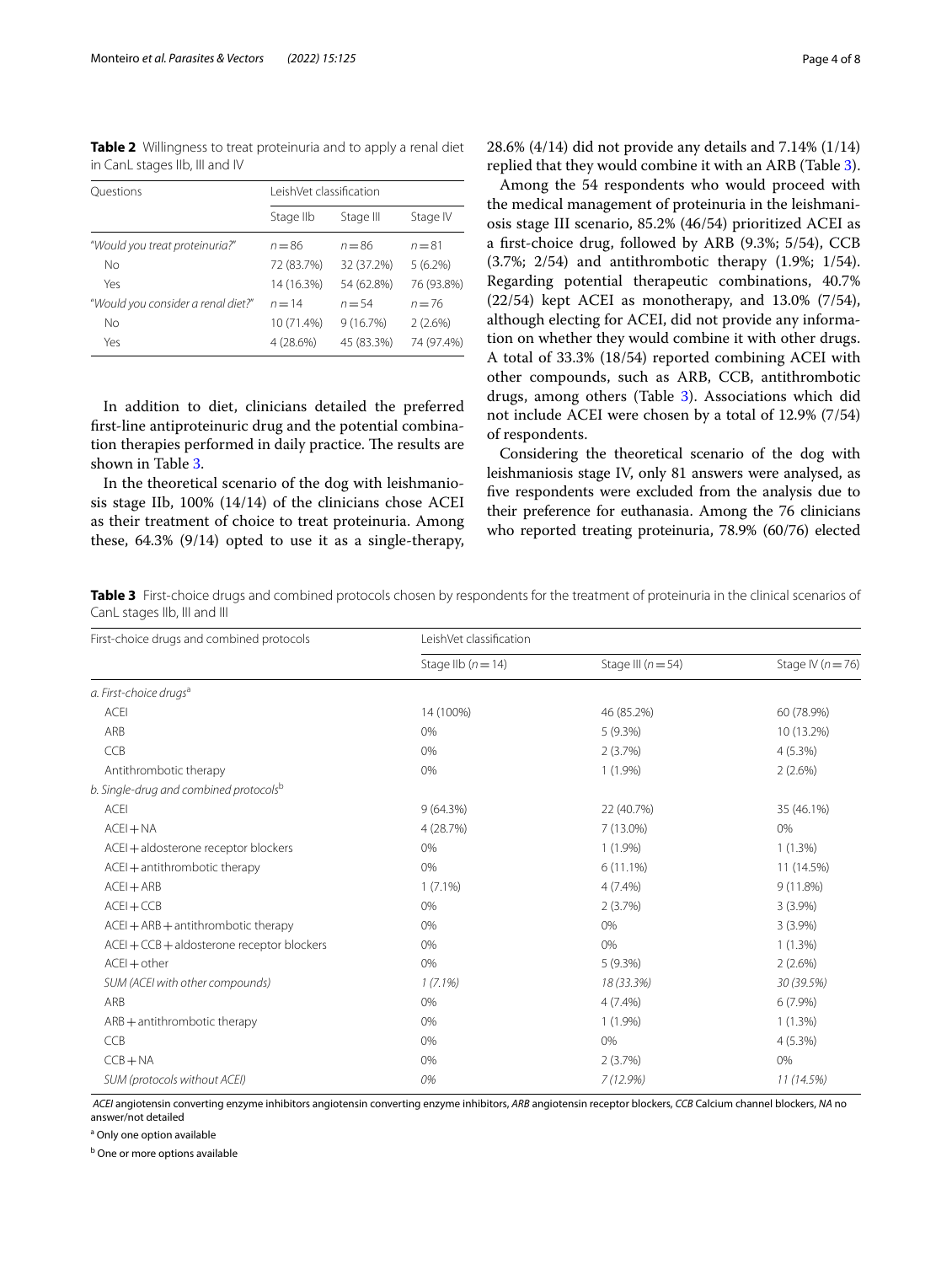for ACEI as frst-choice treatment, followed by 13.2% (10/76) who preferred ARB. CCB and antithrombotic therapy were prioritized by 5.3% (4/76) and 2.6% (2/76) of the respondents, respectively. Regarding eventual drug combinations, ACEI was kept as monotherapy by 46.1% (35/76), while 14.5% (11/76) reported that they would combine it with antithrombotic drugs. Protocols using combinations of ACEI with other compounds were mentioned by 39.5%  $(30/76)$  of respondents. Therapies which did not include ACEI were reported by 14.5% (11/76) of respondents.

# **Immunosuppressants in glomerular disease secondary to CanL**

The use of immunosuppressants to treat glomerular disease secondary to CanL was considered by 44.2% (38/86) of the respondents; of these, prednisolone was chosen by 94.7% (36/38), while the remaining 5.3% (2/38) preferred mycophenolate mofetil. No other immunosuppressants were selected by the respondents.

Concerning the dosage of immunosuppressants, the two respondents answering that they would use mycophenolate mofetil mentioned that would use the "recommended dosage" and did not specify it. Among the 36 respondents reporting the use of prednisolone, 66.7% (24/36) would use the "recommended dosage" but did not provide any details. Regarding dosage, 0.5–1 mg/kg twice daily, 1 mg/kg twice daily and 1–2 mg/kg once daily would be administered by 2.7% (1/36) of the respondents, each. Dosages of 0.5, 1 and 2 mg/kg were mentioned by 2.6% (1/38), 21.1% (8/38) and 2.6% (1/38) of respondents, respectively, but no details on the frequency of administration were reported.

# **Discussion**

Using information provided by 86 veterinary practitioners who responded to an online questionnaire, we evaluated how veterinarians from Portugal, a country where CanL is endemic, approached the treatment of proteinuria in dogs with leishmaniosis. Specifcally, we aimed to clarify the preferred medical management protocol and whether immunosuppressants are considered in the case of glomerular disease. When treating a dog with leishmaniosis, it is important not only to control the infection, but also to treat any complications that develop during the course of the disease, with renal disorders being among the most frequent of complications in such patients  $[4]$  $[4]$ . This survey included three virtual scenarios, corresponding to CanL stages IIb, III and IV, in which renal impairment was described. By analyzing the responses of veterinary practitioners to this questionnaire, we were able to assess how these practitioners deal with proteinuria in clinical practice.

With respect to the use of antiproteinuric treatment in daily practice, the results from this survey show that antiproteinuric treatment increased with increasing magnitude of proteinuria (and azotemia). According to some authors [\[9](#page-6-6), [19](#page-6-15), [20](#page-6-16)], given that proteinuria decreases within 4 to 8 weeks following the initiation of antileishmanial treatment, the CanL stages IIb and III scenarios in our survey could be treated only with antileishmanial drugs, and antiproteinuric compounds should only be considered 4 weeks later if the UPC remained > 0.5. However, in our survey, 16.3% and 62.8% of the veterinarians who responded stated that they would apply antiproteinuric treatment in combination with antileishmanial drugs in CanL stages IIb and III, respectively, while almost all respondents (93.8%) stated that antiproteinuric treatment would be appropriate in the CanL stage IV with  $UPC > 3.0$  (creatinine=3.5 mg/dl and UPC=6.2 in our scenario). These results reflect that even in early stages of CanL, proteinuria is immediately addressed independently of antileishmanial protocols. As this study was conducted before the publication of a recent consensus on CanL and chronic kidney disease (CKD) [[9\]](#page-6-6), these fndings reinforce the inconsistent approach on proteinuria management in daily veterinary practice. Although the publication of recent guidelines can in part contribute to a more homogeneous and step-by-step approach, particularly regarding the treatment of CanL stages IIb and III, the question of whether or not proteinuria should be addressed at the time antileishmanial therapy is initiated or only after 4 weeks of therapy remains controversial.

Regarding the antiproteinuric drugs chosen, ACEI were the preferred compounds. Indeed, ACEI are the most recommended compounds to treat proteinuria in dogs, along with a change in diet to a renal diet [\[9](#page-6-6), [16](#page-6-11)–[18,](#page-6-13) [21–](#page-6-17) [23\]](#page-6-18). To a much lesser extent, some veterinarians selected ARB, CCB and antithrombotic drugs as frst-line protocols, with the use of these compounds increasing in line with the severity of renal disease (and CanL). With the advent of ARB for the treatment of canine nephrology disorders  $[24-26]$  $[24-26]$  $[24-26]$ , further studies are needed to clarify which drug is more appropriate for cases of CanL with glomerular involvement. The prescription of antithrombotic therapy in CanL stages III and IV may be justifed by the hypoalbuminemia described in those scenarios, although guidelines [[9,](#page-6-6) [16](#page-6-11)] recommend the use of this therapy when hypoalbuminemia is severe, which was not described in the hypothetical clinical cases in this survey.

In addition to the use of pharmacological treatment for CanL, the choice for a renal diet was also seen to have become increasingly accepted therapy, in line with the worsening of renal disease. Recommendations in the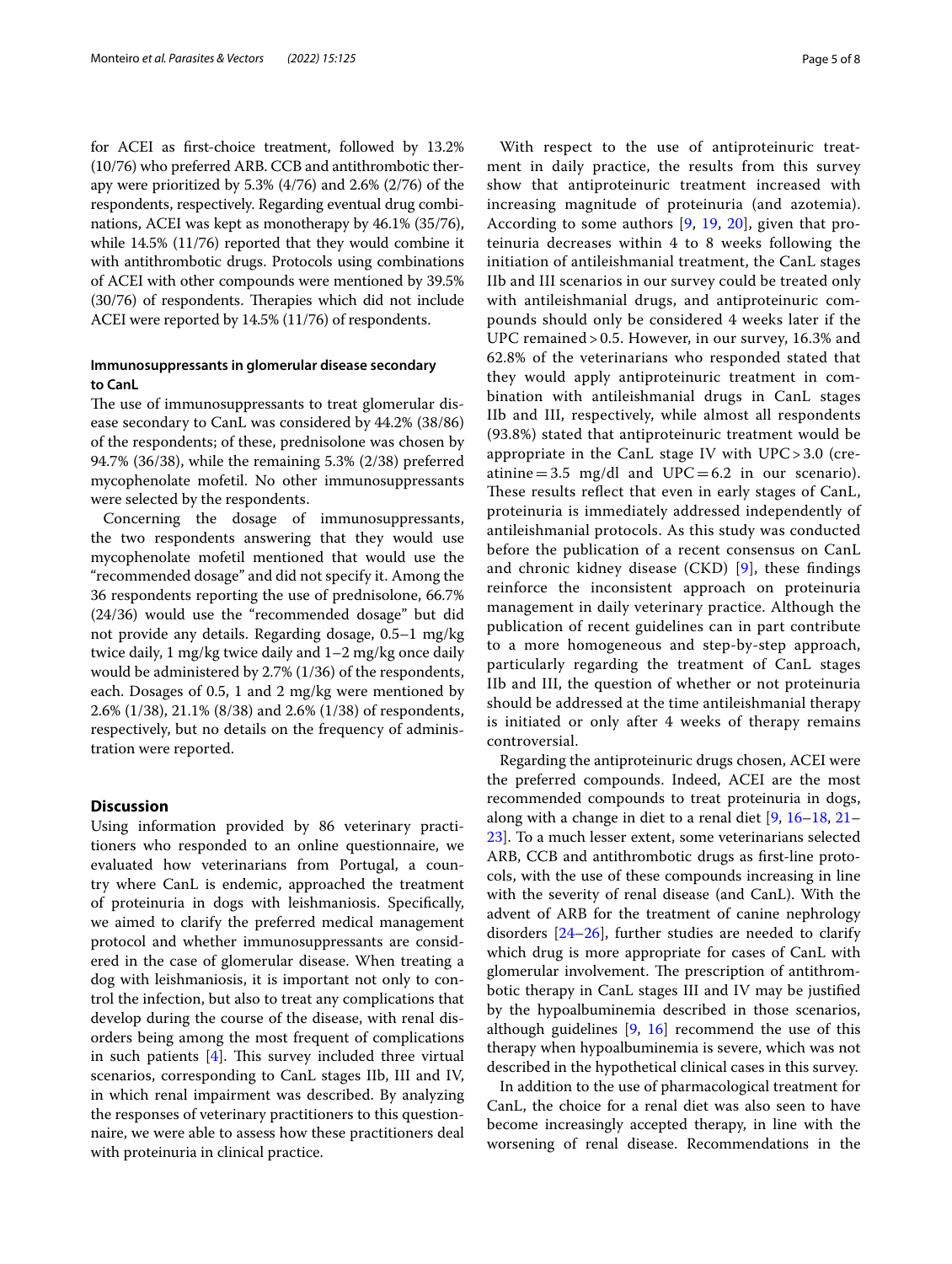most recent literature [\[9,](#page-6-6) [16\]](#page-6-11) are that CanL stage IIb would only require monitoring in addition to antileishmanial treatment. According to Roura et al. [[9\]](#page-6-6), CanL stage III should frst be monitored, given that UPC is < 3.0, and antiproteinuric treatment should only be considered at follow-up, 4 weeks later. Nevertheless, such protocols may vary according with the clinical status of the patient and should be applied on a per-patient basis [\[9](#page-6-6)]. Therefore, it is possible that diet is unnecessarily changed in the treatment of earlier CanL stages, in which, following recent guidelines, proteinuria should be assessed 4 weeks after the onset of antileishmanial treatment.

Even though our results are generally in accordance with the recommendations, the use of non-recommended protocols showed some inconsistency and misinformation among the respondents regarding the management of proteinuria in dogs with leishmaniosis, especially in those with lower UPC values. These results stress the need to increase awareness of the role of medical management in proteinuria.

The use of immunosuppressants in dogs suspected of glomerular disease secondary to leishmaniosis is particularly controversial, as demonstrated by the respondents falling approximately evenly (50%) into the two categories (yes/no), emphasizing the lack of agreement in such cases. The controversy usually focuses on the possibility that these drugs may compromise the immune response against infection and worsen the clinical status rather than help reducing the immunemediated infammation. Among those respondents who reported using immunosuppressants, almost all prioritized prednisolone and a small proportion chose mycophenolate mofetil. These results are in contrast with the consensus recommendations for the treatment of immune-mediated glomerular disease [\[18\]](#page-6-13), given that glucocorticoids have considerable adverse efects (such as worsening of proteinuria and hypertension); as such, mycophenolate mofetil is the recommended frst-choice immunosuppressant for these cases. Nonetheless, the latest recommendations state the use of prednisone at an anti-infammatory dosage as an efective approach [[9](#page-6-6)]. Only 7.9% (3/38) of the respondents provided details on the dose and frequency of administration used; therefore, it was not possible to properly evaluate this information. Although a recent study [[9](#page-6-6)] reported the use of prednisolone at 0.7 mg/kg once daily in cases of suspected glomerular disease, further studies are required to clarify the best recommended dose for its use in these patients. These results and the incongruent position of immunosuppressants in the medical management of CanL stress the need for comparative studies to clarify whether immunosupressants are recommended and, if so, which compound provides the best efect.

This study had several limitations that need to be considered. The number of replies  $(n=86)$  was relatively small, considering the estimated number of veterinarians registered in Portugal [[27\]](#page-7-0). However, the number of those actively working as small-animal practitioners and belongs to the network groups where the questionnaire was distributed is unknown, and the number of replies is in line with those reported in other studies [[28](#page-7-1), [29\]](#page-7-2). Another limitation was that some details on the clinical cases were absent, with the aim to limit the size of the questionnaire.

Although a recent publication on guidelines addressing the main problems of glomerular disease in dogs with leishmaniosis is helpful [\[9](#page-6-6)], this survey provides a better understanding on how veterinarians currently manage proteinuria in clinical practice.

# **Conclusions**

This study collects and provides useful information on the management of renal disease, one of the most common and important complications of CanL in daily practice. According to the responses, in terms of antiproteinuric treatment, pharmacological and dietary therapeutic protocols are increasingly prescribed in line with the worsening of proteinuria. The choice for ACEI by the large majority of responders as a frst-choice drug and the administration of a renal diet, especially in CanL stage IV, showed that these Portuguese veterinary practitioners were aware of the current, most adequate protocols and international recommendations given by expert groups in leishmaniosis and renal disease. Finally, the present study stresses the discrepancies and lack of consensus and scientifc evidence supporting the use of immunosuppressants when glomerular disease secondary to CanL is suspected. In addition to clarifying how veterinarians currently manage proteinuria on a daily basis, this study provides new insights into current incongruencies on the use of immunosuppressants, stressing the need of further studies to better prove the benefts or disadvantages of this therapy.

#### **Abbreviations**

ACEI: Angiotensin-converting enzyme inhibitors; ARB: Angiotensin receptor blockers; CanL: Canine leishmaniosis; CBC: Complete blood count; CKD: Chronic kidney disease; PU/PD: Polyuria/polydipsia; SBP: Systolic blood pressure; UPC: Urinary protein-to-creatinine ratio; US: Ultrasound; USG: Urinary specifc gravity.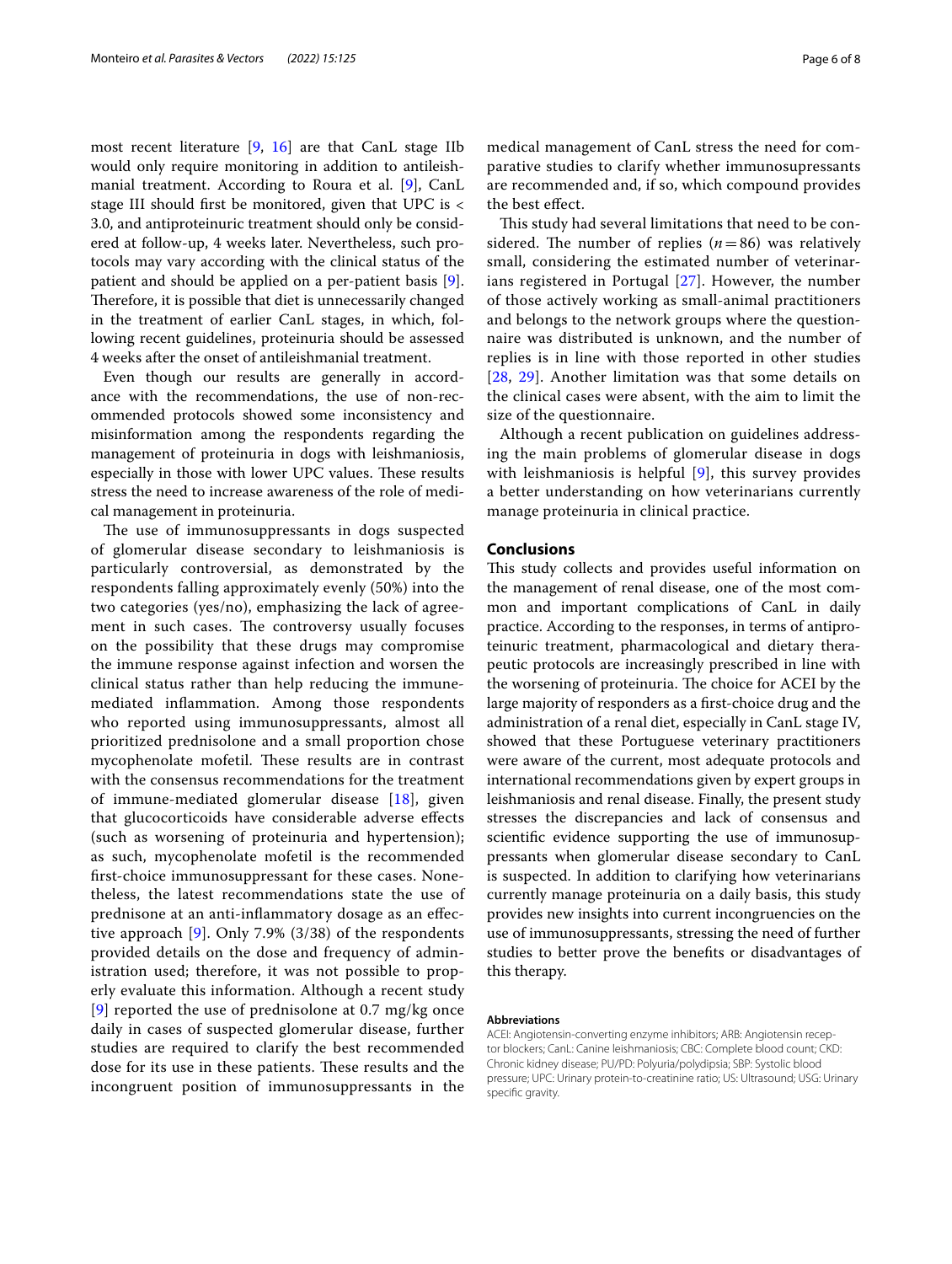# **Supplementary Information**

The online version contains supplementary material available at [https://doi.](https://doi.org/10.1186/s13071-022-05222-w) [org/10.1186/s13071-022-05222-w.](https://doi.org/10.1186/s13071-022-05222-w)

<span id="page-6-14"></span>**Additional fle 1: Table S1**. Questionnaire provided online to veterinarians: "Management of canine leishmaniosis in Portugal: questionnairebased survey".

# **Acknowledgements**

The authors thank all the veterinarians who participated in this survey.

#### **Authors' contributions**

MM participated in the design of the questionnaire, performed analysis of data and drafted the manuscript. SP participated in the design of the questionnaire, helped with data analysis and revised the manuscript. LC and IPF participated in the design of the questionnaire and revised the manuscript. ROL conceived and coordinated the study and participated in its design and helped with data analysis and with the drafting of the manuscript. All authors read and approved the fnal manuscript.

# **Funding**

This work was fnanced by national funds through FCT—Foundation for Science and Technology, I.P., within the scope of the project UIDB/00276/2020. The participation of LC was sponsored by projects UIDB/CVT/00772/2020 and LA/P/0059/2020 also funded by FCT.

# **Availability of data and materials**

The datasets supporting the conclusions of this article are included within the article (and in Additional fle [1:](#page-6-14) Table S1).

#### **Declarations**

**Ethics approval and consent to participate** Not applicable.

#### **Consent for publication**

Not applicable.

# **Competing interests**

The authors declare that they have no competing interests.

#### **Author details**

<sup>1</sup> Hospital Escolar Veterinário, Faculdade de Medicina Veterinária, Universidade de Lisboa, Lisbon, Portugal. <sup>2</sup> Department of Veterinary Sciences, and Animal and Veterinary Research Centre (CECAV), University of Trás-os-Montes and Alto Douro (UTAD), Vila Real, Portugal. <sup>3</sup> Centro de Investigação Interdisciplinar em Sanidade Animal (CIISA), Faculdade de Medicina Veterinária, Universidade de Lisboa, Lisbon, Portugal. <sup>4</sup>Laboratório Associado Para Ciência Animal e Veterinária (AL4AnimalS), Lisbon, Portugal.

#### Received: 10 December 2021 Accepted: 24 February 2022 Published online: 11 April 2022

#### **References**

- <span id="page-6-0"></span>1. Dantas-Torres F, Solano-Gallego L, Baneth G, Ribeiro VM, de Paiva-Cavalcanti M, Otranto D. Canine leishmaniosis in the Old and New Worlds: unveiled similarities and diferences. Trends Parasitol. 2012;28:531–8.
- 2. Maia C, Cardoso L. Spread of *Leishmania infantum* in Europe with dog travelling. Vet Parasitol. 2015;213:2–11.
- <span id="page-6-1"></span>European Scientific Counsel Companion Animal Parasites (ESCCAP). Control of vector-borne diseases in dogs and cats. 2019. [https://www.esccap.](https://www.esccap.org/guidelines/gl5/) [org/guidelines/gl5/](https://www.esccap.org/guidelines/gl5/). Accessed 30 Dec 2020.
- <span id="page-6-2"></span>4. Koutinas AF, Koutinas CK. Pathologic mechanisms underlying the clinical fndings in canine leishmaniasis due to *Leishmania infantum/chagasi*. Vet Pathol. 2014;51:527–38.
- 5. Cortadellas O, Fernández-del Palacio MJ, Bayón A, Albert A, Talavera J. Systemic hypertension in dogs with leishmaniasis: prevalence and clinical consequences. J Vet Intern Med. 2006;20:941–7.
- <span id="page-6-3"></span>6. Costa FAL, Goto H, Saldanha LCB, Silva SMMS, Sinhorini IL, Silva TC, et al. Histopathologic patterns of nephropathy in naturally acquired canine visceral leishmaniasis. Vet Pathol. 2003;40:677–84.
- <span id="page-6-4"></span>7. Paltrinieri S, Gradoni L, Roura X, Zatelli A, Zini E. Laboratory tests for diagnosing and monitoring canine leishmaniasis. Vet Clin Pathol. 2016;45:552–78.
- <span id="page-6-5"></span>8. LeishVet. LeishVet guidelines for the practical management of canine and feline leishmaniosis: a brief for the practicing veterinarian. 2018. [http://](http://www.leishvet.org/wp-content/uploads/2018/09/EN-Guidelines.pdf) [www.leishvet.org/wp-content/uploads/2018/09/EN-Guidelines.pdf.](http://www.leishvet.org/wp-content/uploads/2018/09/EN-Guidelines.pdf) Accessed 2 Mar 2020.
- <span id="page-6-6"></span>Roura X, Cortadellas O, Day MJ, Benali SL, Canine Leishmaniosis Working Group, Zatelli A. Canine leishmaniosis and kidney disease: Q&A for an overall management in clinical practice. J Small Anim Pract. 2021;62:E1–E19.
- <span id="page-6-7"></span>10. Solano-Gallego L, Miró G, Koutinas A, Cardoso L, Pennisi MG, Ferrer L, et al. LeishVet guidelines for the practical management of canine leishmaniosis. Parasit Vectors. 2011;4:1–16.
- 11. Santos MF, Alexandre-Pires G, Pereira MA, Marques CS, Gomes J, Correia J, et al. Meglumine antimoniate and miltefosine combined with allopurinol sustain pro-infammatory immune environments during canine leishmaniosis treatment. Front Vet Sci. 2019;6:362.
- 12. Santos MF, Alexandre-Pires G, Pereira MA, Gomes L, Rodrigues AV, Basso A, et al. Immunophenotyping of peripheral blood, lymph node, and bone marrow t lymphocytes during canine leishmaniosis and the impact of antileishmanial chemotherapy. Front Vet Sci. 2020;7:375.
- <span id="page-6-8"></span>13. Oliva G, Roura X, Crotti A, Maroli M, Castagnaro M, Gradoni L, Lubas G, Paltrinieri S, Zatelli A, Zini E. Guidelines for treatment of leishmaniasis in dogs. J Am Vet Med Assoc. 2010;236:1192–8.
- <span id="page-6-9"></span>14. Monteiro M, Prata S, Cardoso L, Pereira da Fonseca I, Leal RO. Diagnosis and clinical management of canine leishmaniosis by general veterinary practitioners: a questionnaire-based survey in Portugal. Parasit Vectors. 2021;14:306.
- <span id="page-6-10"></span>15. International Renal Interest Society (IRIS). IRIS Staging of CKD. 2019. <http://www.iris-kidney.com/guidelines/staging.html>. Assessed 15 Apr 2020.
- <span id="page-6-11"></span>16. International Renal Interest Society (IRIS). Treatment Recommendations for CKD in Dogs. 2019. [http://www.iris-kidney.com/guidelines/recom](http://www.iris-kidney.com/guidelines/recommendations.html) [mendations.html.](http://www.iris-kidney.com/guidelines/recommendations.html) Assessed 29 Apr 2020.
- <span id="page-6-12"></span>17. Brown S, Elliott J, Francey T, Polzin D, Vaden S. Consensus recommendations for standard therapy of glomerular disease in dogs. J Vet Intern Med. 2013;27:S27–43.
- <span id="page-6-13"></span>18. Segev G, Cowgill LD, Heiene R, Labato MA, Polzin DJ. Consensus recommendations for immunosuppressive treatment of dogs with glomerular disease based on established pathology. J Vet Intern Med. 2013;27:60–6.
- <span id="page-6-15"></span>19. Pierantozzi M, Roura X, Paltrinieri S, Poggi M, Zatelli A. Variation of proteinuria in dogs with leishmaniasis treated with meglumine antimoniate and allopurinol: a retrospective study. J Am Anim Hosp Assoc. 2013;49:231–6.
- <span id="page-6-16"></span>20. Proverbio D, Spada E, Bagnagatti De Giorgi G, Perego R, Valena E. Relationship between Leishmania IFAT titer and clinicopathological manifestations (clinical score) in dogs. Biomed Res Int. 2014;2014: 412808.
- <span id="page-6-17"></span>21. Lees GE, Brown SA, Elliott J, Grauer GF, Vaden SL. Assessment and management of proteinuria in dogs and cats: 2004 ACVIM Forum Consensus Statement (Small Animal). J Vet Intern Med. 2005;19:377–85.
- 22. Goldstein RE, Brovida C, Fernández-Del Palacio MJ, Littman MP, Polzin DJ, Zatelli A, et al. Consensus recommendations for treatment for dogs with serology positive glomerular disease. J Vet Intern Med. 2013;27:S60–6.
- <span id="page-6-18"></span>23. Littman MP, Daminet S, Grauer GF, Lees GE, van Dongen AM. Consensus recommendations for the diagnostic investigation of dogs with suspected glomerular disease. J Vet Intern Med. 2013;27:S19–26.
- <span id="page-6-19"></span>24. Lecavalier J, Fife L, Javard R. Treatment of proteinuria in dogs with telmisartan: a retrospective study. J Vet Intern Med. 2021;35:1810–8.
- 25. Fowler BL, Stefanovski D, Hess RS, McGonigle K. Efect of telmisartan, angiotensin-converting enzyme inhibition, or both, on proteinuria and blood pressure in dogs. J Vet Intern Med. 2021;35:1231–7.
- <span id="page-6-20"></span>26. Lourenço BN, Coleman AE, Brown SA, Schmiedt CW, Parkanzky MC, Creevy KE. Efficacy of telmisartan for the treatment of persistent renal proteinuria in dogs: a double-masked, randomized clinical trial. J Vet Intern Med. 2020;34:2478–96.